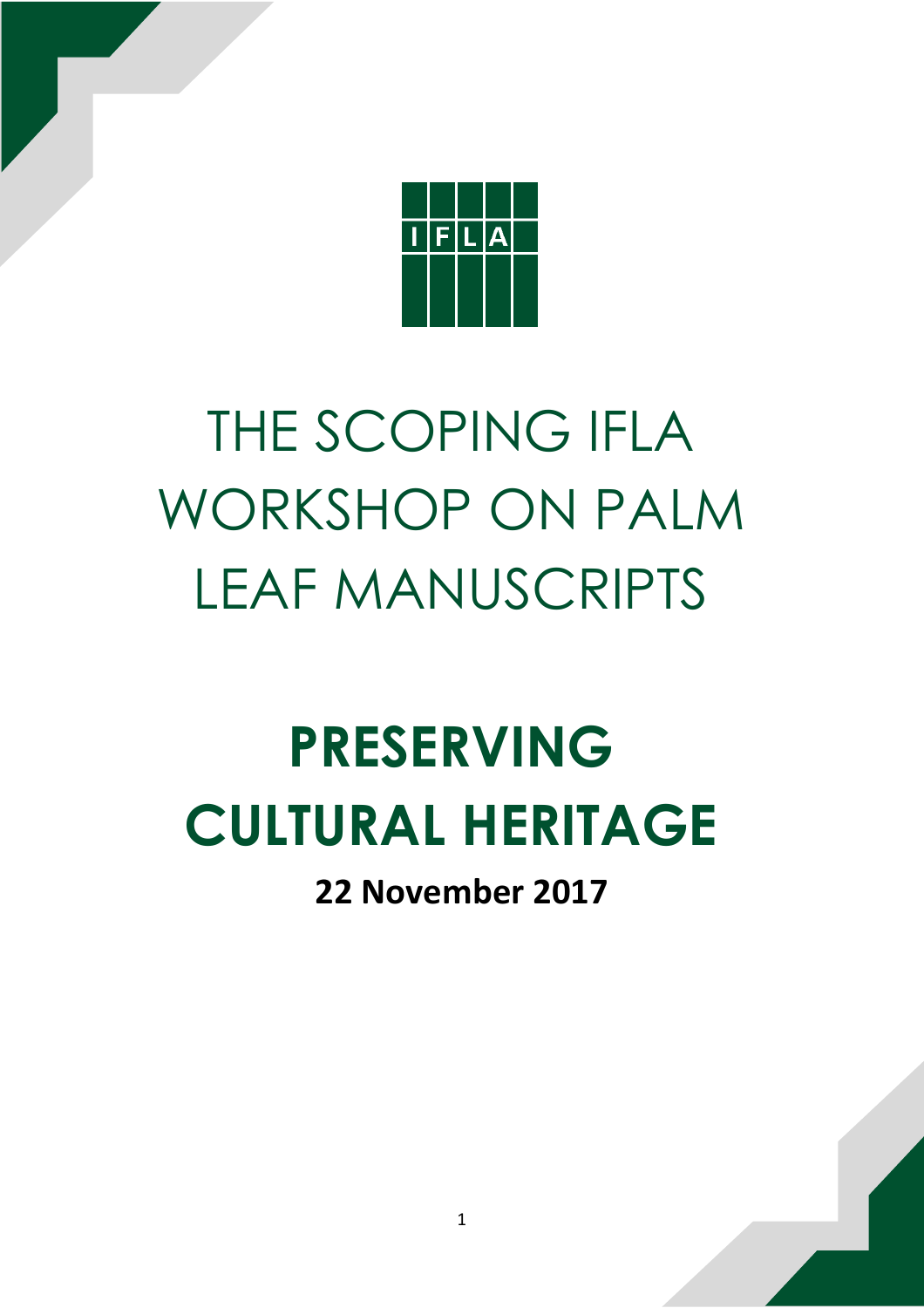# **PREFACE**

This is the final report on the findings of the workshop held to scope the problems of metadata and digitisation standards for palm leaf manuscripts (PLMs) encountered by libraries and holders of PLM collections throughout the South Asia and South-East Asia region. The workshop brought together experts from libraries hosting PLM collections in the region as well as some international experts. The workshop was facilitated by two experts on PLM metadata development from Thailand, who also wrote the background paper used as the basis of the discussion.

#### **People present:**

The following were present at the workshop and contributed to the discussions:

- 1. Maja Zumer (IFLA Representative)
- 2. Assoc. Prof. Dr.Lampang Manmart (Facilitator From Khon Kaen University, Thailand)
- 3. Dr.Nisachol Chamnongsri (Facilitator From Suranaree University of Technology, Thailand)
- 4. Prof. Dr. Robert Fuchs (Technical University of Cologne, Germany)
- 5. Dr. Ramesh C. Gaur (Jawaharlal Nehru University)
- 6. David Wharton (National Library of Laos, Laos)
- 7. Dr. Rujaya Abhakorn (SEAMEO SPAFA)
- 8. Aditia Gunawan (National Library of Indonesia)
- 9. Prof.Dr. WA Weerasooriya (University Kelaniya, Sri Lanka)
- 10. Sunil Walimunige (National Library of Sri Lanka)
- 11. Udaya Cabral (National Library of Sri Lanka)
- 12. Premila Gamage (IPSIFCA/AO, Sri Lanka)
- 13. G.D. Amarasiri (Observer, National Library of Sri Lanka)
- 14. Asst.Prof.Dr.Vispat Chaichuay (Observer, Khon Kaen University, Thailand)
- 15. Dr. Suprave Oonjan (Observer, Uttaradit Rajabhat University, Thailand)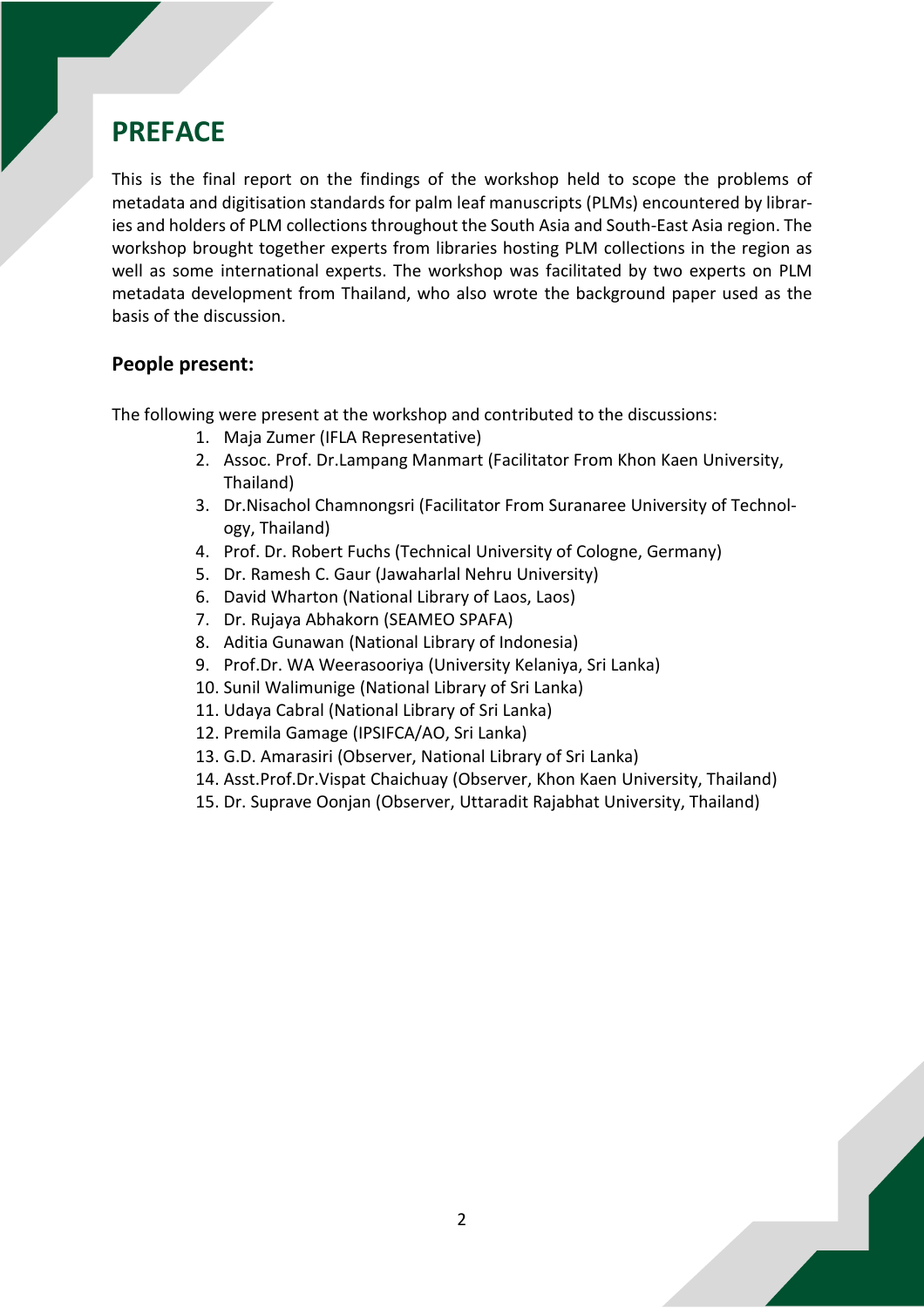# **CONTENTS**

| $\mathbf{I}$ |  |
|--------------|--|
| II           |  |
| III          |  |
| IV           |  |
| IV           |  |
|              |  |
| $\mathbf{I}$ |  |
|              |  |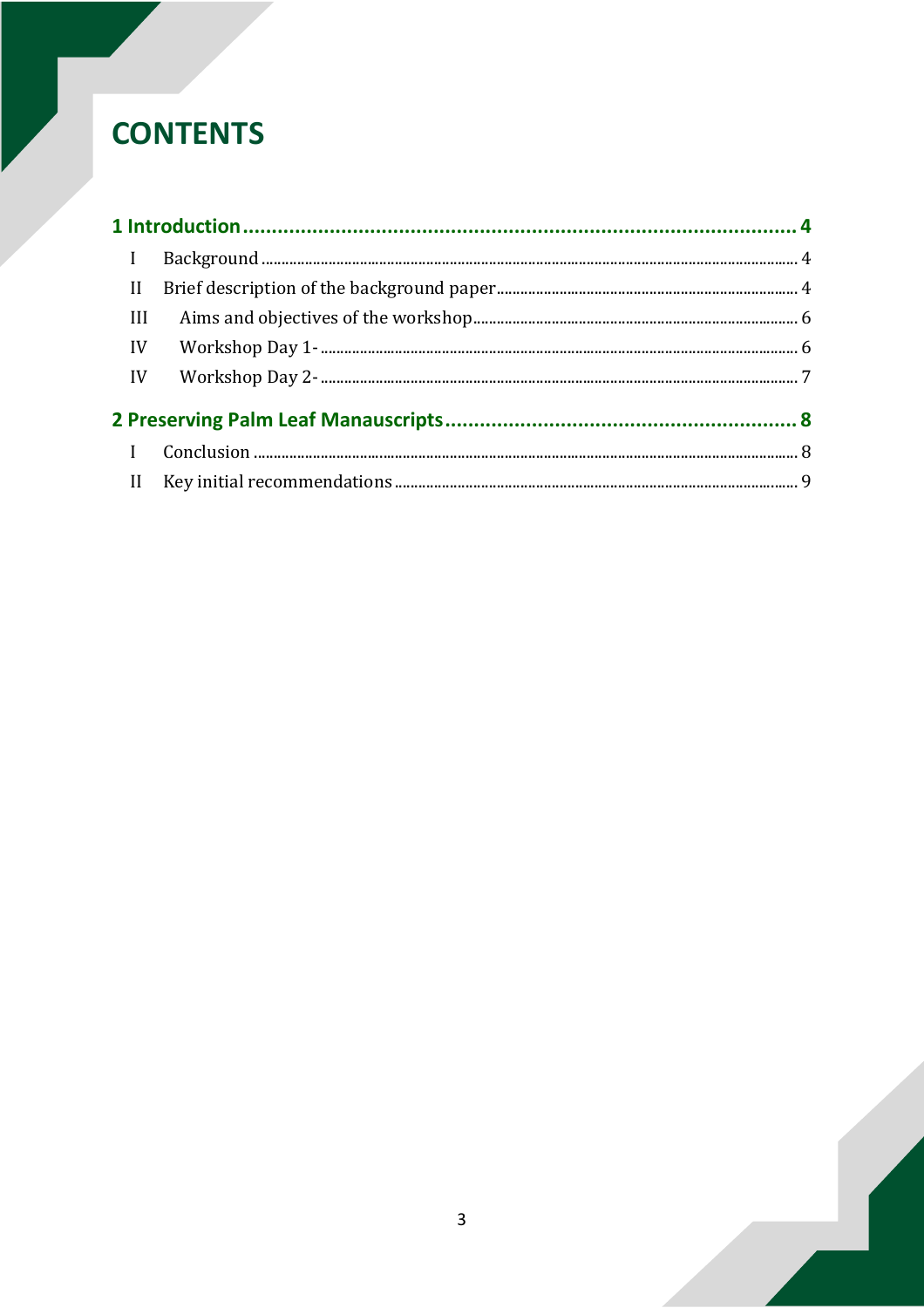# <span id="page-3-0"></span>**1 Introduction**

# <span id="page-3-1"></span>**I Background**

Based on input from IFLA members in the South and South-East Asia region, IFLA decided to address the problems encountered by libraries and holders of PLMs collections throughout the region. Metadata and digitisation standards for PLMs are a problem faced by many libraries in the region.

PLMs are the ancient document form that account for a significant part of the documentary heritage of the people in these areas. These manuscripts contain a vast amount of knowledge on subjects such as Buddhism, Tradition and Beliefs, Customary Law, Traditional Medicine, Astrology, History, Folktales, etc. PLMs vary in size and styles, and each country has their unique characteristics. Currently, many PLMs preservation projects in South Asia and South-East Asia have attempted to collect PLMs which are scattered in many monasteries and have attempted to digitize those in their collections to make it easier for users to access and use them, and for project staff to translate and preserve the original PLMs. However, digitization and the subsequent organization of digitized PLMs have often been carried out using different standards or even with no standard at all, particularly with respect to the metadata that is fundamental in the management of digital collections.

A two-day workshop with 15 participants started with the background paper, using this as a basis to discuss the problems of preservation and accessibility encountered by the lack of a unified metadata standard to describe PLMs. The workshop concluded with recommendations of how to approach the problems encountered in a practical and sustainable way.

# <span id="page-3-2"></span>**II Brief description of the background paper**

#### *1. The current situation – what metadata standards are used? Are there any standards which are already used more frequently than others?*

A literature review and survey in April 2017 investigated the current metadata or description schemas that PLMs preservation projects use to describe PLMs in their collection. 16 projects were identified, and are included in this study. *According to the 16 projects, we found that there is no standard used more frequently than others.* However, there are 5 schemasfound in this study;

 1) The National Library of Thailand schema, used only in the projects of National Library of Thailand.

 2) The National Library of Laos schema; use by National Library of Laos; Lanna (Northern Thailand) PLMs preservation project, Chiang Mai University and Isan (Northeastern Thailand) PLMs preservation project, Mahasarakham University.

3) NMM metadata schema, used in their own projects.

 4) KKUPLMMs, develop by Khon Kaen University. The development of KKUPLMMs based on the study of requirement from PLMs users, PLMs preservation projects in Thailand, and the characteristics of PLMs in Thailand. Then, applying IFLA FRBR model to extract PLMs metadata elements. After a few years' implementation, it was revised in 2012 and 2015.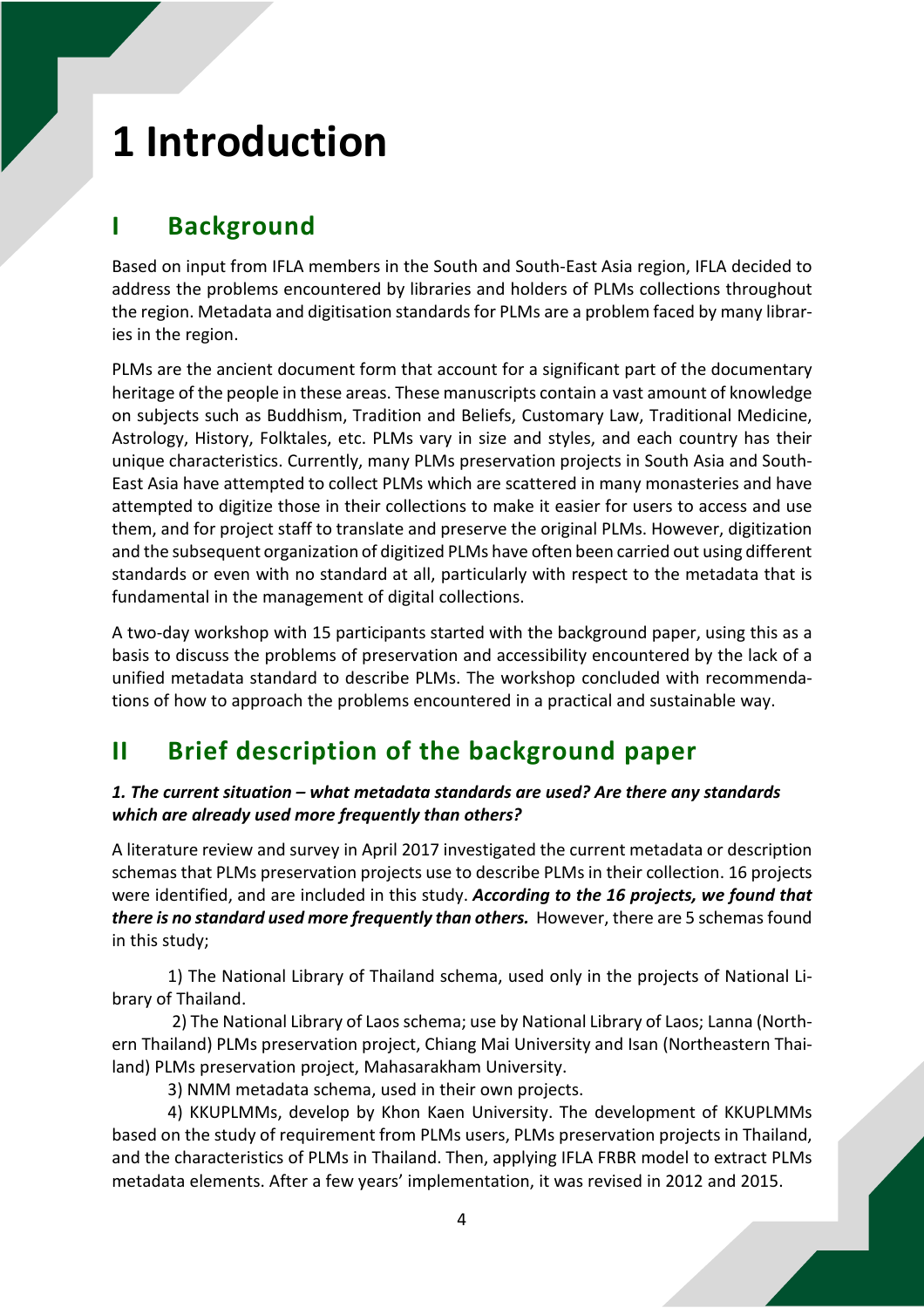5) MARC21, a library standard, found only Northern Illinois University (NIU) Library use it to describe PLMs.

 There are 52 elements found from 16 projects, these can be separated into three groups; (1) physical characteristic is the biggest group with 20 elements, (2) bibliographic information with 19 elements indicating the content, and (3) administrative information with 13 elements. The highest number of elements in one project is 30 elements, the second is 25 elements, and the third one is 19 elements. The smallest number is 7 elements. The biggest group is 16-19 elements, there are 8 projects in this group and all of them are the active projects, have been working on PLMs conservation for 10 years. When looking at the elements, we found that most of them applied from the National Library of Laos schema and KKUPLMMs.

#### *2. What are the restrictions with current metadata standards?*

1) Each project has developed its own metadata based on missions of the projects and characteristics of the PLMs in its collection, leading to difference in element sets and meaning.

2) The existing description schemas are not suitable to describe the PLMs which can be complicated in both physical and content.

3) As most PLMprojects are conservation projects, they pay attention to physical characteristics and physical condition rather than content description. It creates problemsfor the users searching for the desired content recorded in the PLMs.

4) The PLMs were recorded in archaic scripts and languages of each area, and PLMs in each country have their specific characteristics, describing them is time consuming and need experts to consult. Besides, the value ranges and meaning should be defined for the uniformity and understanding.

#### *3. What are the restrictions in the region to create a joint metadata framework for palm leaf manuscripts to ensure access?*

1) There are no PLM centres or formal networks in each country to coordinate work and develop a PLM description schema. If we can set up the network, we can share experiences and develop a PLM metadata standard and other related standards.

2) The different purposes of the different projects; to collect, to translate into modern language, to conserve as an antique rather than the information resource, to disseminate etc. are also associated with different metadata requirements.

3) There is a small number of experts in archaic languages, while there is a large number of PLMs scattered across the world to register. As a result, it is difficult to get complete metadata.

4) A lack of experts in metadata development to consult, means that the resulting metadata schema is less useful, and more insufficient, with it being difficult to understand the meaning, and difficult to use.

#### *4. How can all challenges and restrictions be overcome?*

1) PLMs preservation projects in the region should arrange meetings, workshops, or seminars to discuss and develop a metadata schema and other standards for the PLMs (both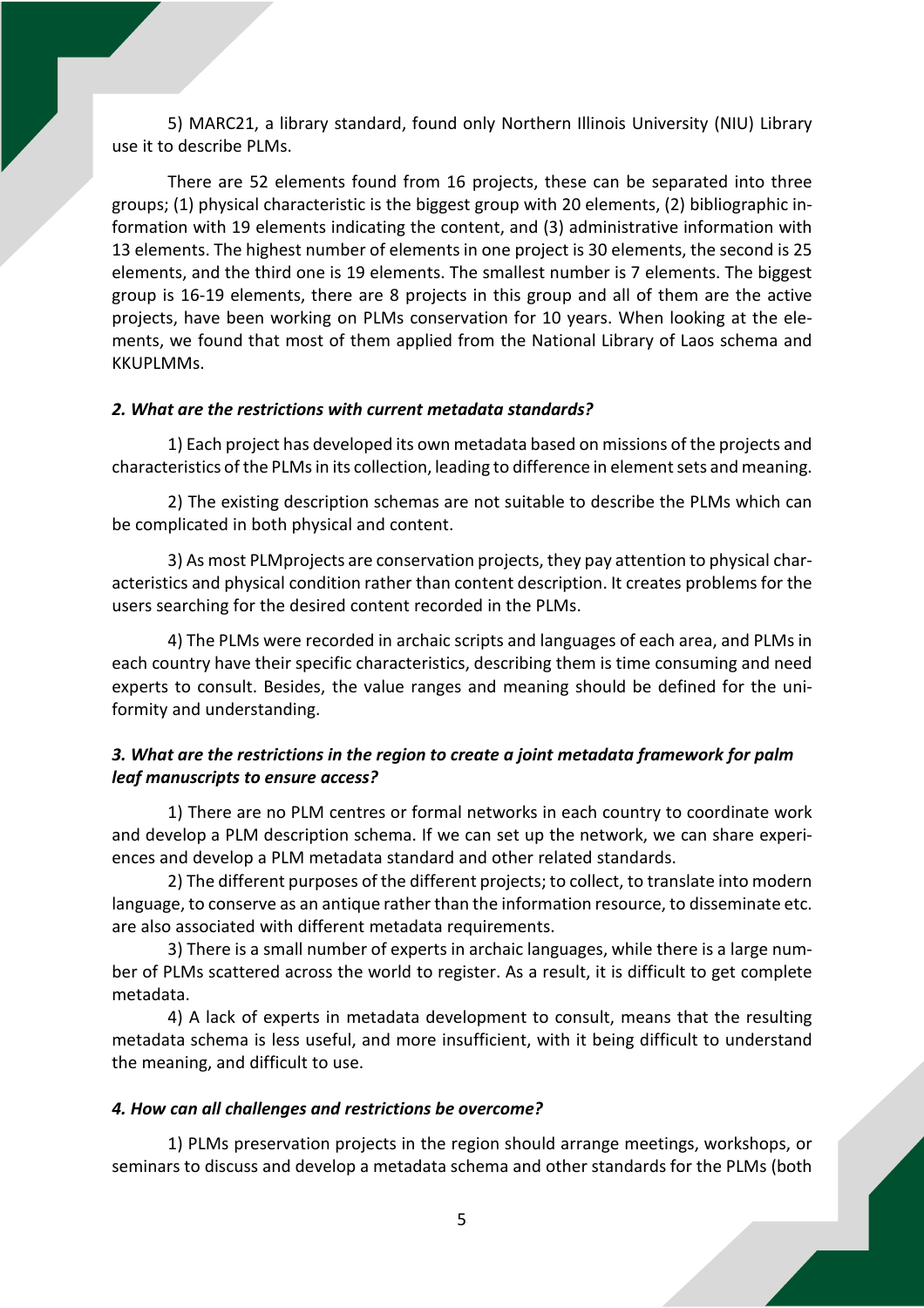original and reproductions), and to define the core elements to describe the PLMs (content, context, and physical characteristics).

2) Do research based on the research framework from this workshop or the element set that we are going to set up. Then establish a PLM metadata application profile and PLM metadata registry. Therefore, we can share and reuse PLM information based on the same standard.

3) Furthermore, enhance regional cooperation between organizations working with PLMs in the area and form a stronger and more resilient network across the region.

4) Promote the developed PLMs metadata schema to describe PLMs. This way, PLMs can be accessed across the region and can be shared and reused both all metadata, content, and full PLMs. Then, researchers, students and people who are interested in PLMs in the region and from other parts of the world can access, use, and share their memories, knowledge, and cultures; and to preserve the PLMs for the future.

#### *5. What problems are created by the lack of a unified metadata standard?*

Without any standard, the bibliographic information or descriptive metadata provided by different projects may embed differences in semantics that make two records incompatible. Creating PLMs metadata standard is good for information sharing or interoperability. Besides, other forms of metadata, including structural and administrative metadata, also play important roles in the management of digital collections but are often not considered.

### <span id="page-5-0"></span>**III Aims and objectives of the workshop**

- 1. To enhance regional cooperation between libraries and librarians working with PLMs in the area and form a stronger and a more resilient network across the region.
- 2. To scope the problems of Metadata and digitisation standards for PLMs encountered by libraries and holders of palm leaf manuscript collections throughout the region.

## <span id="page-5-1"></span>**IV Workshop Day 1-**

All participants agreed that creating a PLMs metadata standard is good for information sharing or interoperability, although most of the participants said that their metadata schema is suitable to describe their collection and their users are happy to search the existed online PLMs databases. However, moving large amounts of PLM records to the new system is not easy, and it is time consuming. Conversely, participants from new projects and upcoming projects would prefer to use the standard.

For the current use of PLMs metadata schemas in the region, the participants were requested to confirm the information in background paper and gave more detail about their project.

The participants from India said that their project have tried to collect the PLMs and then conserve the physical condition of the PLMs before microfilming for conservation purpose. To support user access, they digitize the PLMs and use open soft software, DSpace (the information repository software) as an online database. National library of Laos also has a huge PLMs collection. They microfilm PLMs in their collection and then digitize the microfilm and develop an online database to allow easy accessfrom anywhere and at any time. In Indonesia,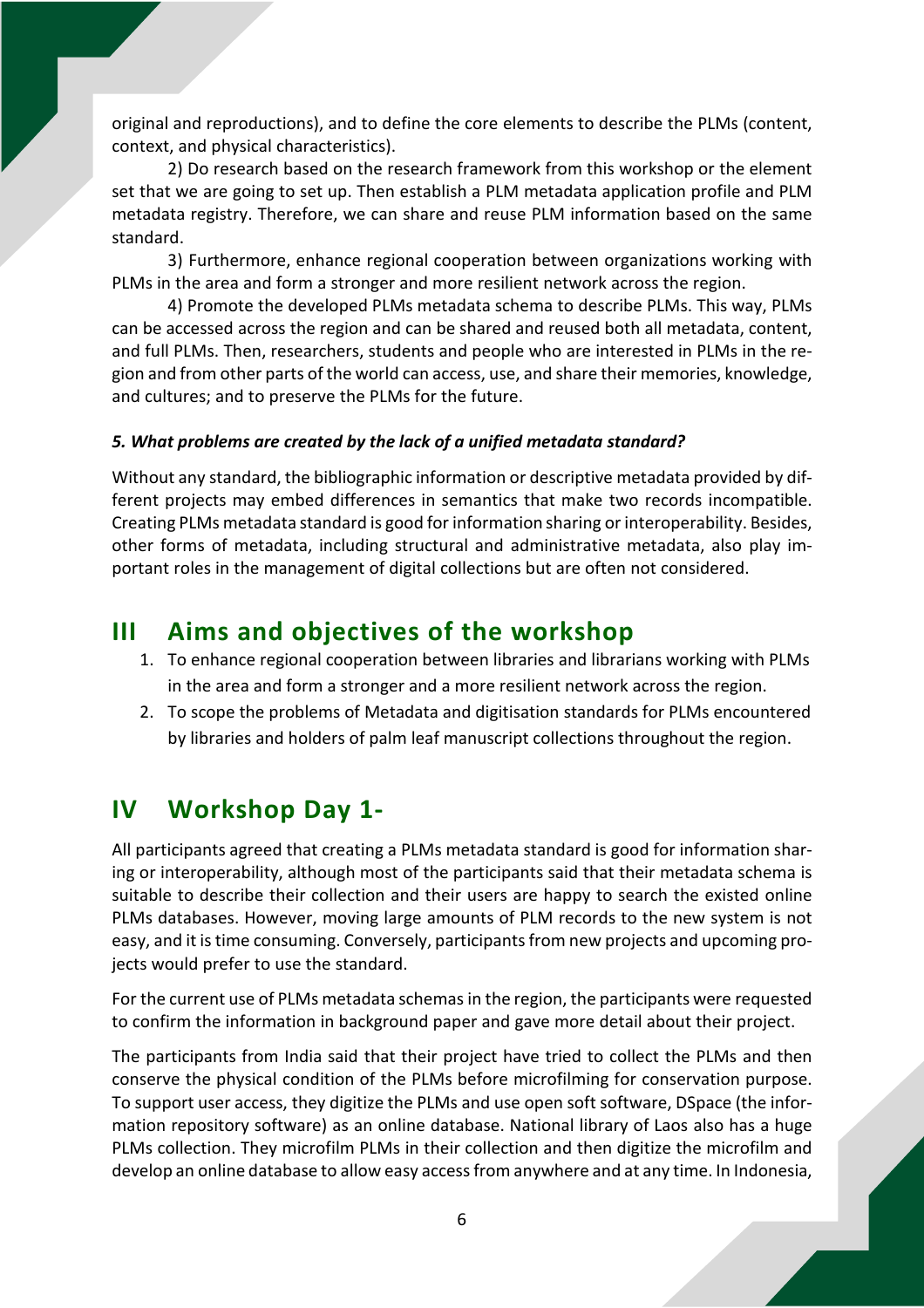the National library of Indonesia has assigned many placesin Indonesia to hold the collection. However, PLMs are a small collection, therefore, the national library of Indonesia put the PLMs metadata in Library OPAC. In Sri Lanka, the national library has a PLMs conservation and digitization project, but currently they have notset up any standard for the PLMs. In Thailand, there are two main groups working on PLMs preservation: universities and national libraries, where PLMS are both digitized and microfilmed. However, there are only 2 projects that develop online databases and open to public access.

About PLMs metadata, the participants from India said that their project applies the National Mission for Manuscripts metadata schema to describe PLM in their collection. The National library of Thailand applies the PLM description schema from AACR2. The National library of Laos and two projects in the North of Thailand apply metadata schema from each other, while the National Library of Indonesia usesthe library system, MARC 21 to describe the PLMs. They treat PLMs as an information resource.

## <span id="page-6-0"></span>**IV Workshop Day 2-**

As a result of day 1, the participants agreed to work towards metadata standard for PLMs management. They also approved that the developing framework of metadata schema presented in the background paper is a good and efficient method. User study would also be very important. However, it probably takes very long time to collect data from the ground.

At the early stage, the group has decided to set the core elements for a metadata standard by extracting the core elements from 16 projects, and then analysing and synthesising metadata elements. These elements are currently used in the world today, as shown in table 2 in the background paper. They suggested that basically, the PLM metadata standard should be able to support PLMs management in terms of PLM access and preservation. The group had a long discussion, and finally, they were able to make a draft of elements and its' definition as an initial metadata framework for PLMs management (as shown in appendix). The core elements contains 39 elements divided into 3 groups by functions; 15 elements for supporting PLMs access; 15 elements for management; and 9 elements for supporting collection administration. It is not a complete scheme, but it is the beginning for continuing development.

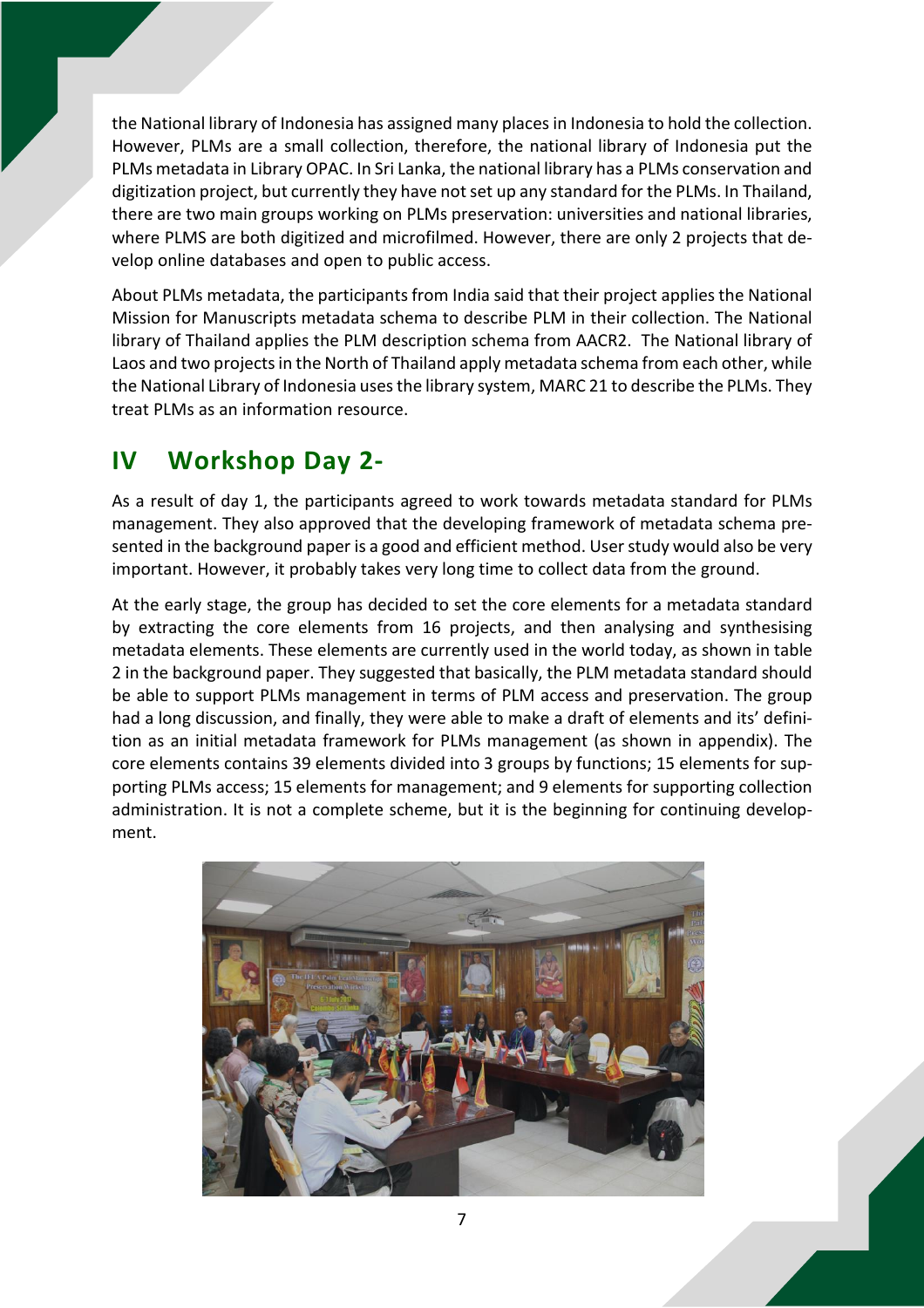# <span id="page-7-0"></span>**2 Preserving Palm Leaf Manauscripts**

# <span id="page-7-1"></span>**I Conclusion**

This workshop presents the overview of current situation of PLMs management in each country in South and South-East Asia region, since the participants have discussed and exchanged

the information, it may be concluded that PLMs are essential manuscripts in Asian countries. Nowadays, this kind of manuscript is managed and preserved as cultural heritage.

However, the data from participants' discussions and contributions shows that in each country, PLM types and characteristics are slightly different, particularly, script and forms. From a PLM management perspective, it was found that even the PLMs storage place, i.e., temple, national libraries, local museum, are similar in each country, whereas the method and the way of management is quite different. These manuscripts have been preserved in microfilm and some of them are digitized to be preserved in digital files.

They developed their own metadata to manage the PLM collection. Mostly the developed metadata schemes were applied or modified from international standard to make it suitable for managing palm leaf manuscript and its content in their contexts. These initiated metadata induced various problems when they were used, such as one element has more than one meaning and also has more than one terms. And because of the complicated of the PLMs in both physical and content. One PLMs could be included more than one stories, and one story could be recorded in more than one fascicles. Moreover, one PLM could have more than one version and format. Therefore, the old catalogue or registration system which describe resource in a level of item is not suitable for the PLMs digital collection

From the discussion of the participants, it was strongly agreed to jointly develop draft metadata standard for PLMs management. At the beginning, the participants suggested creating core metadata elements framework which can support two main functions of PLMs management: preservation and access. However, the important data for setting metadata requirement should come from the involved people's behaviour; these people include PLMs users such as historian, researchers in various fields, academics, graduate student and people who work with PLMs collection such as librarians, information scientists, curators and experts in ancient languages, etc.

In order to initiate metadata standard by creating the metadata information framework, the participants decided to use metadata elements which were analysed from the elements used in 16 projects (as shown in the background paper), as a guideline for selecting the core elements of metadata for PLM management. The principle of selecting metadata elements based on PLM management functions are: preservation and access.